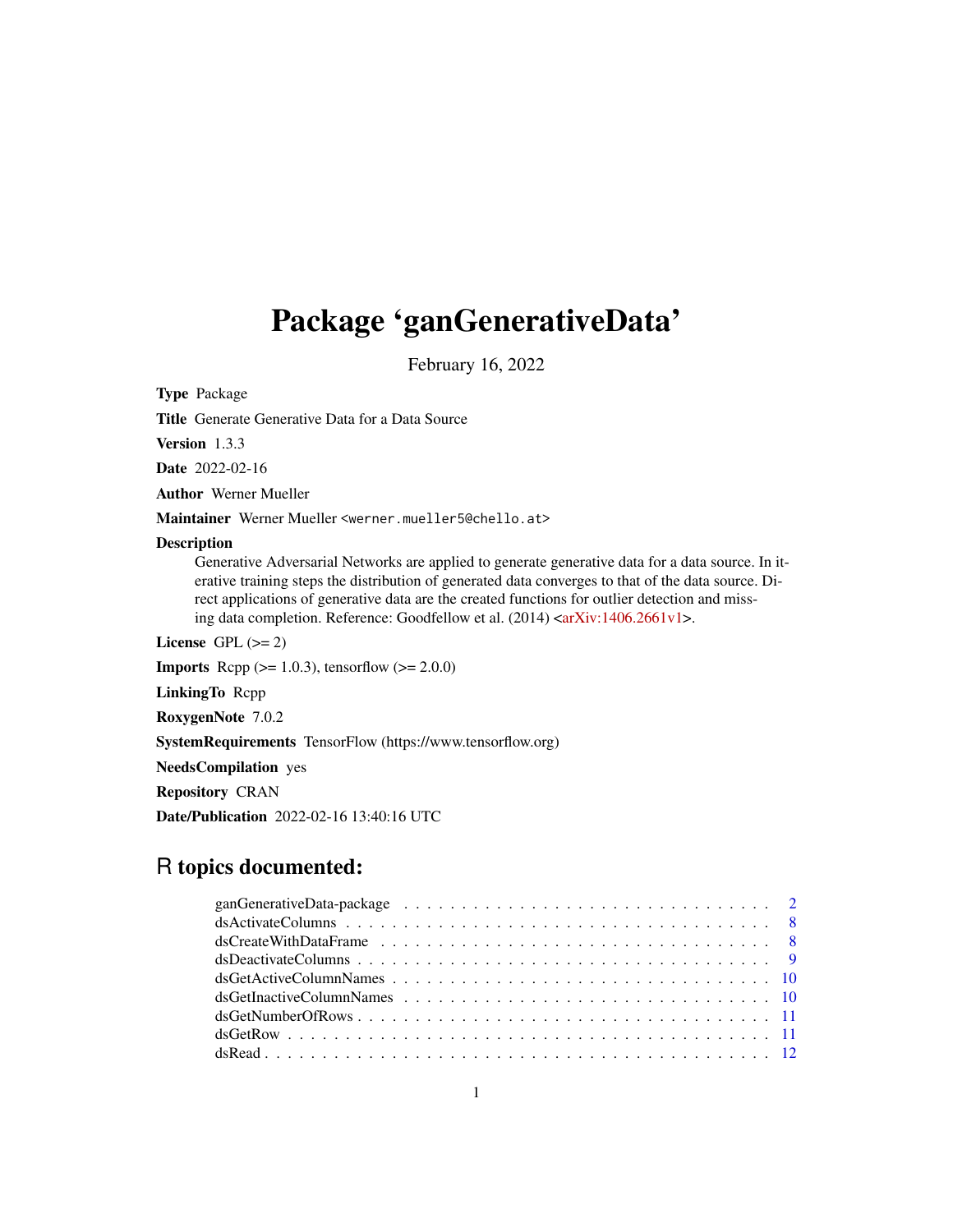<span id="page-1-0"></span>

#### **Index** [21](#page-20-0)

ganGenerativeData-package *Generate generative data for a data source*

## Description

Generative Adversarial Networks are applied to generate generative data for a data source. In iterative training steps the distribution of generated data converges to that of the data source. Direct applications of generative data are the created functions for outlier detection and missing data completion.

The inserted images show two-dimensional projections of generative data for the iris dataset: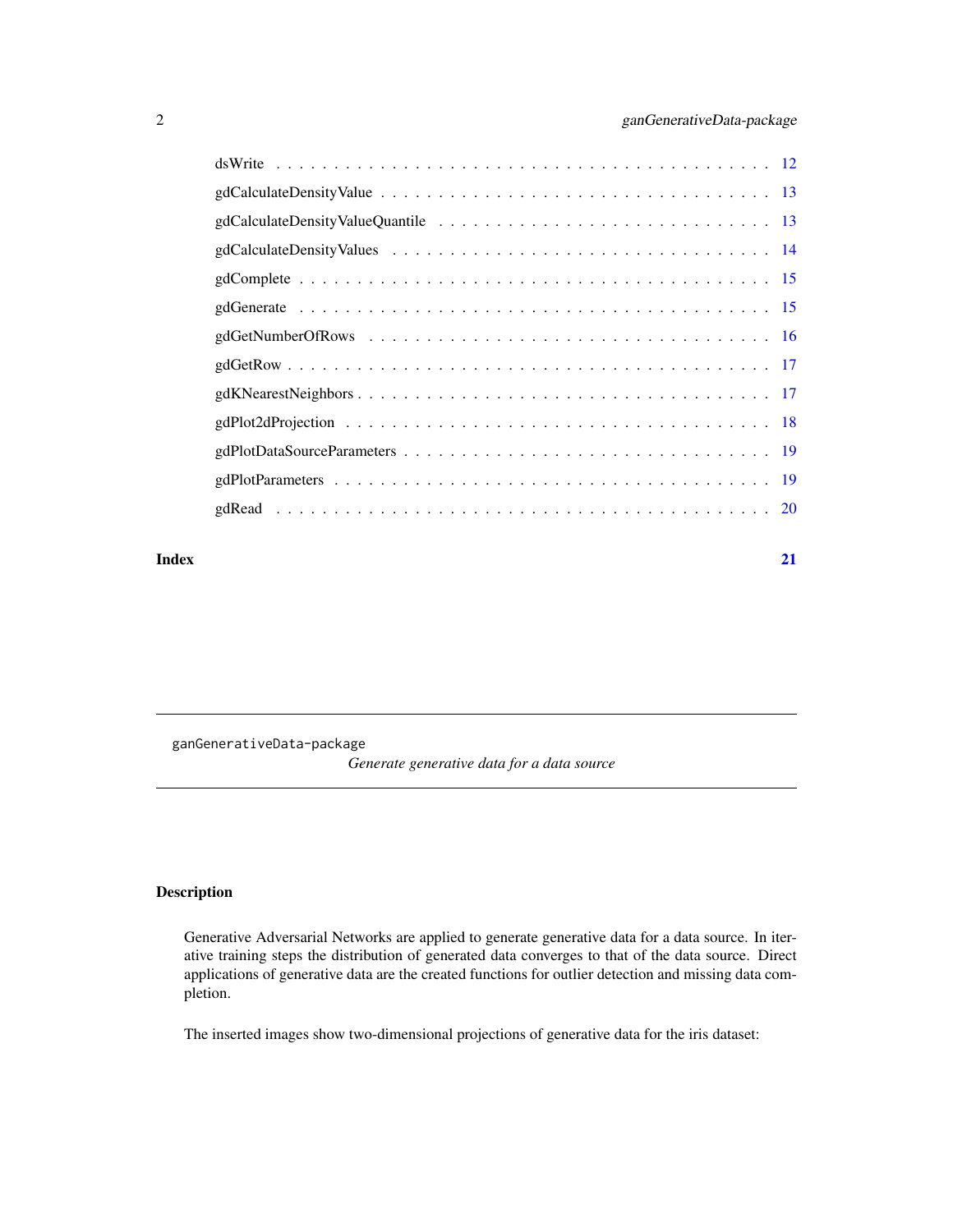

Generative Data for the Iris Dataset

Generative Data for the Iris Dataset

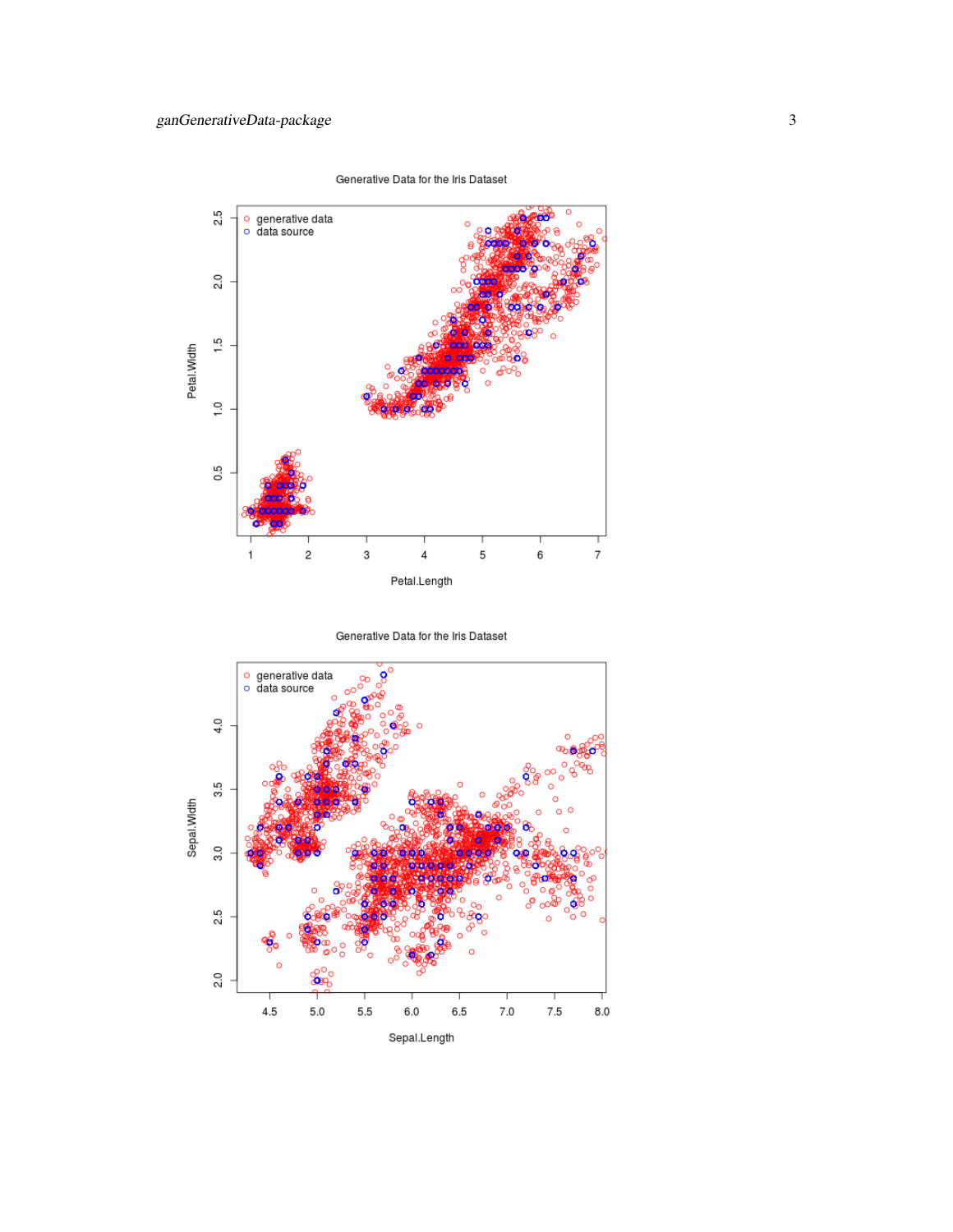

Generative Data with a Density Value Threshold for the Iris Dataset

Generative Data with a Density Value Threshold for the Iris Dataset

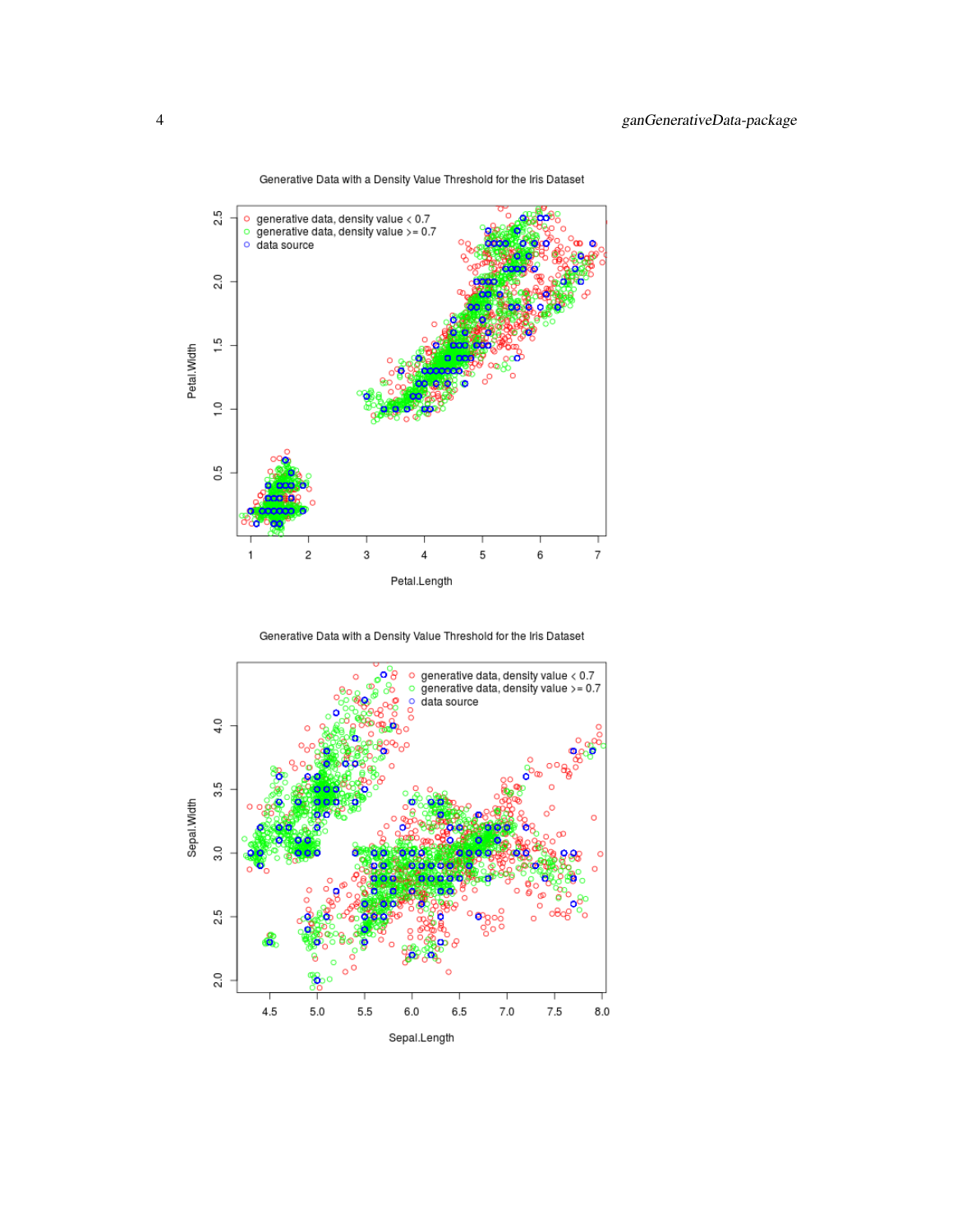#### Details

The API includes functions for topics "definition of data source" and "generation of generative data". Main function of first topic is dsCreateWithDataFrame() which creates a data source with passed data frame. Main function of second topic is gdGenerate() which generates generative data for a data source.

## 1. Definition of data source

dsCreateWithDataFrame() Create a data source with passed data frame.

dsActivateColumns() Activate columns of a data source in order to include them in generation of generative data. By default columns are active.

dsDeactivateColumns() Deactivate columns of a data source in order to exclude them in generation of generative data. Note that in this version only columns with values of type double or float can be used in generation of generative data. All columns with values of other type have to be deactivated.

dsGetActiveColumnNames() Get names of active columns of a data source.

dsGetInactiveColumnNames() Get names of inactive columns of a data source.

dsWrite() Write created data source including settings of active columns to a file in binary format. This file will be used as input in functions of topic "generation of generative data".

dsRead() Read a data source from a file that was written with dsWrite().

dsGetNumberOfRows() Get number of rows in a data source.

dsGetRow() Get a row in a data source.

## 2. Generation of generative data

gdGenerate() Read a data source from a file, generate generative data for the data source in iterative training steps and write generated data to a file in binary format.

gdCalculateDensityValues() Read generative data from a file, calculate density values and write generative data with density values to original file.

gdRead() Read generative data and data source from specified files.

gdPlotParameters() Specify plot parameters for generative data.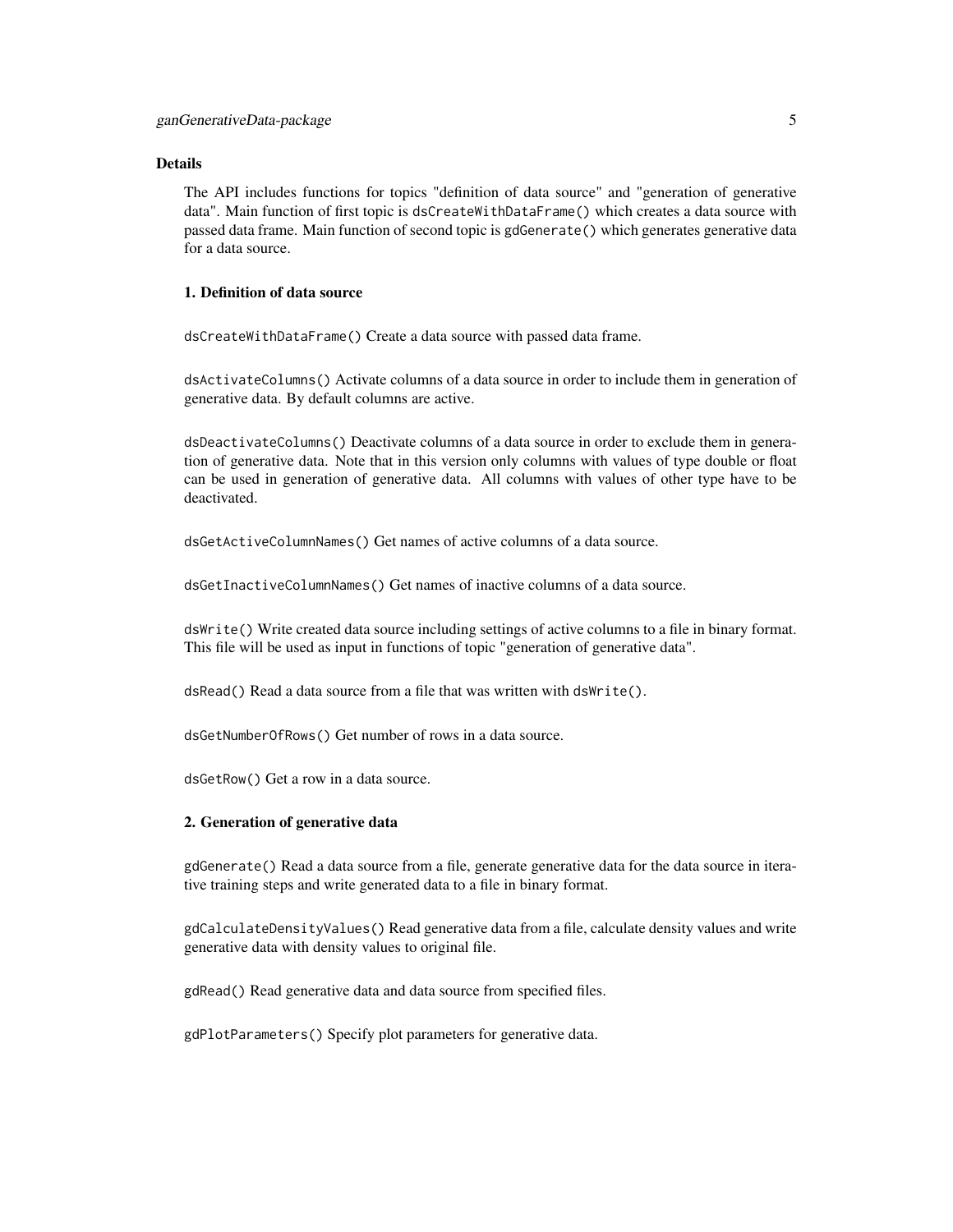gdPlotDataSourceParameters() Specify plot parameters for data source.

gdPlot2dProjection() Create an image file containing two-dimensional projections of generative data and data source.

gdGetNumberOfRows() Get number of rows in generative data.

gdGetRow() Get a row in generative data.

gdCalculateDensityValue() Calculate density value for a data record.

gdCalculateDensityValueQuantile() Calculate density value quantile for a percent value.

gdKNearestNeighbors() Search for k nearest neighbors.

gdCompletee() Complete incomplete data record.

### Author(s)

Werner Mueller

Maintainer: Werner Mueller <werner.mueller5@chello.at>

#### References

Ian J. Goodfellow, Jean Pouget-Abadie, Mehdi Mirza, Bing Xu, David Warde-Farley, Sherjil Ozair, Aaron Courville, Yoshua Bengio (2014), *"Generative Adversarial Nets"*, <arXiv:1406.2661v1>

### Examples

# Generate generative data for the iris dataset

```
# Package ganGenerativeData imports package tensorflow
# which offers an interface to machine learning framework TensorFlow.
# It is used for training of neural networks and must be installed by the user.
## Not run: library(tensorflow)
install_tensorflow()
## End(Not run)
# Load library
library(ganGenerativeData)
# 1. Definition of data source for the iris dataset
# Create a data source with iris data frame.
dsCreateWithDataFrame(iris)
```
# Deactivate the column with name Species and index 5 in order to exclude it in # generation of generative data.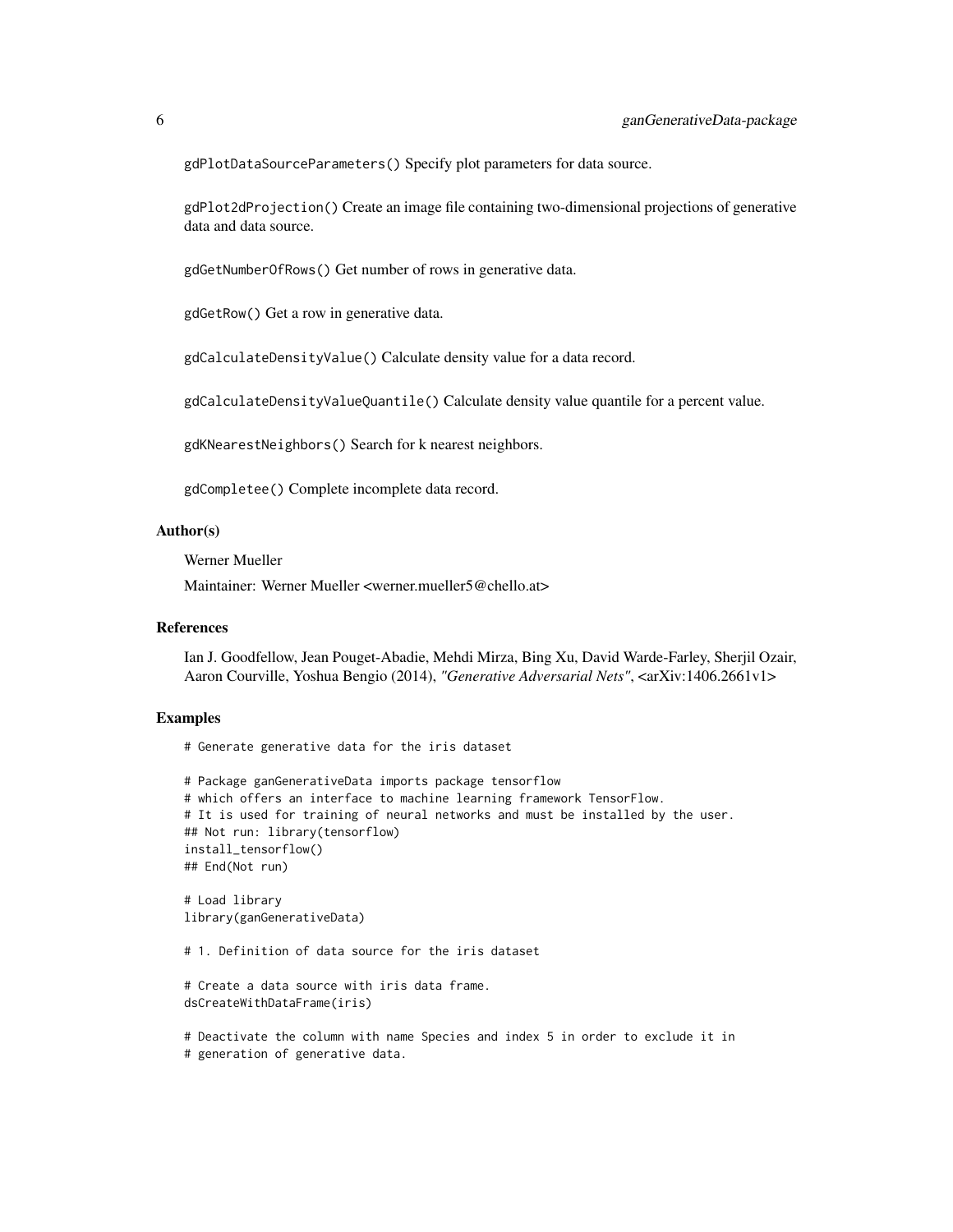### ganGenerativeData-package 7

```
dsDeactivateColumns(c(5))
```

```
# Get the active column names: Sepal.Length, Sepal.Width, Petal.Length, Petal.Width.
dsGetActiveColumnNames()
```

```
# Write the data source including settings of active columns to file "iris4d.bin" in binary format.
## Not run: dsWrite("iris4d.bin")
```

```
# 2. Generation of generative data for the iris data source
```

```
# Read data source from file "iris4d.bin",
# generate generative data in iterative training steps and
# write generated generative data to file "gd.bin".
## Not run: gdGenerate("iris4d.bin", "gd.bin", 2500, 0.95, c(1, 2))
```

```
# Read generative data from file "gd.bin", calculate density values and
# write generative data with density values to original file.
## Not run: gdCalculateDensityValues("gd.bin")
```

```
# Read generative data from file "gd.bin" and data source from "iris4d.bin"
## Not run: gdRead("gd.bin", "iris4d.bin")
```

```
# Create an image showing two-dimensional projections of generative data and
# data source for column indices 3, 4 and write it to file "gd34d.png"
## Not run: gdPlot2dProjection("gd34d.png",
"Generative Data for the Iris Dataset", c(3, 4),
gdPlotParameters(250000),
gdPlotDataSourceParameters(2500))
## End(Not run)
```

```
# Create an image showing two-dimensional projections of generative data and data source for
# column indices 3, 4 with density value threshold 0.71 and write it to file "gd34ddv.png"
## Not run: gdPlot2dProjection("gd34ddv.png",
"Generative Data with a Density Value Threshold for the Iris Dataset", c(3, 4),
gdPlotParameters(250000, c(0.71), c("red", "green")),
gdPlotDataSourceParameters(2500))
## End(Not run)
```

```
# Get number of rows in generative data
## Not run: gdGetNumberOfRows()
```

```
# Get row with index 1000 in generative data
## Not run: gdGetRow(1000)
```

```
# Calculate density value for a data record
## Not run: gdCalculateDensityValue(list(6.1, 2.6, 5.6, 1.4))
```

```
# Calculate density value quantile for 50 percent
## Not run: gdCalculateDensityValueQuantile(50)
```

```
# Search for k nearest neighbors for a data record
## Not run: gdKNearestNeighbors(list(5.1, 3.5, 1.4, 0.2), 3)
```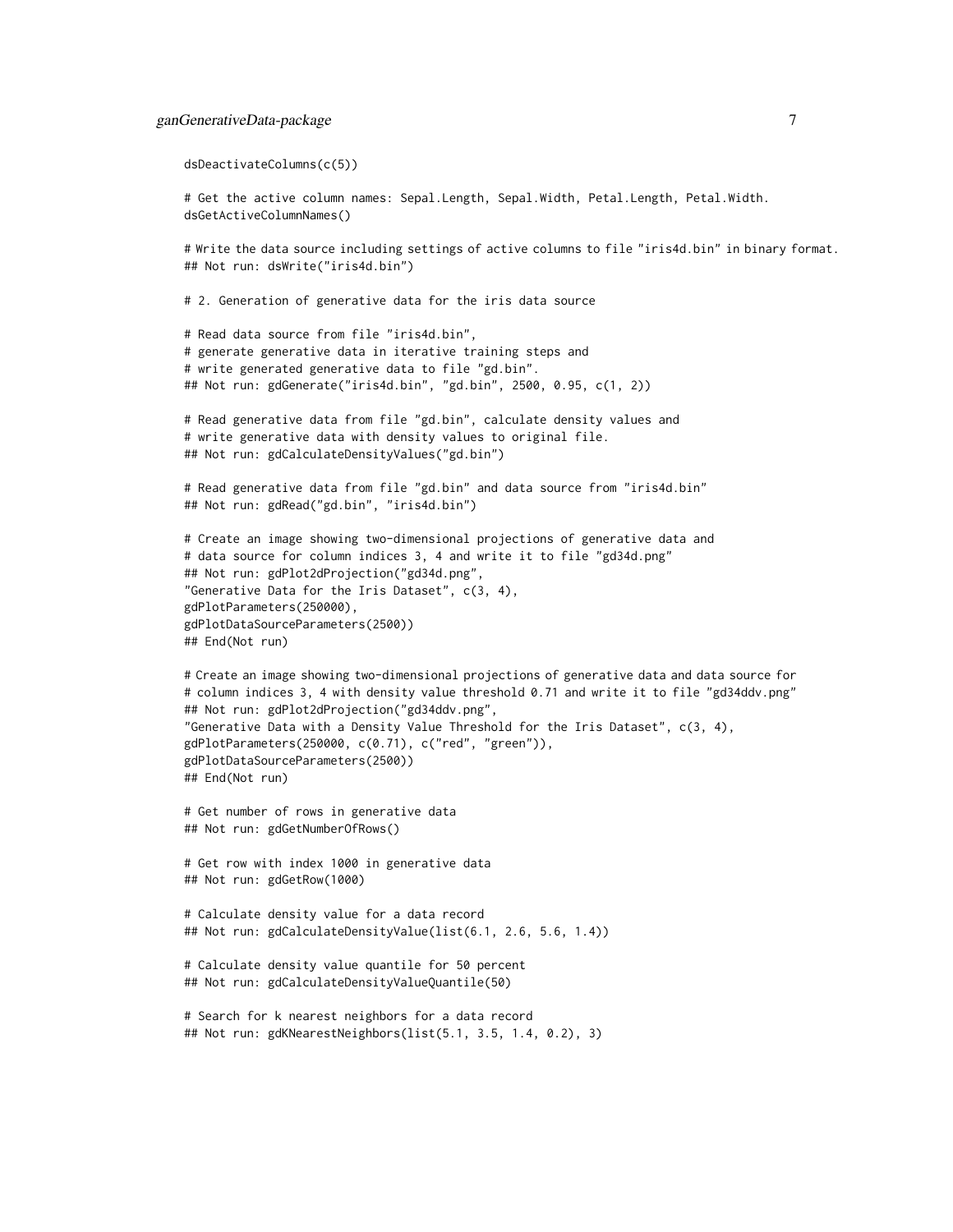# Complete incomplete data record containing an NA value ## Not run: gdComplete(list(5.1, 3.5, 1.4, NA))

dsActivateColumns *Activate columns*

## Description

Activate columns of a data source in order to include them in generation of generative data. By default columns are active.

## Usage

dsActivateColumns(columnVector)

## Arguments

columnVector Vector of column indices

#### Value

None

## Examples

```
dsCreateWithDataFrame(iris)
dsGetActiveColumnNames()
dsDeactivateColumns(c(5))
dsGetActiveColumnNames()
dsActivateColumns(c(5))
dsGetActiveColumnNames()
```
dsCreateWithDataFrame *Create a data source with passed data frame*

## Description

Create a data source with passed data frame.

#### Usage

dsCreateWithDataFrame(dataFrame)

#### Arguments

dataFrame Name of data frame

<span id="page-7-0"></span>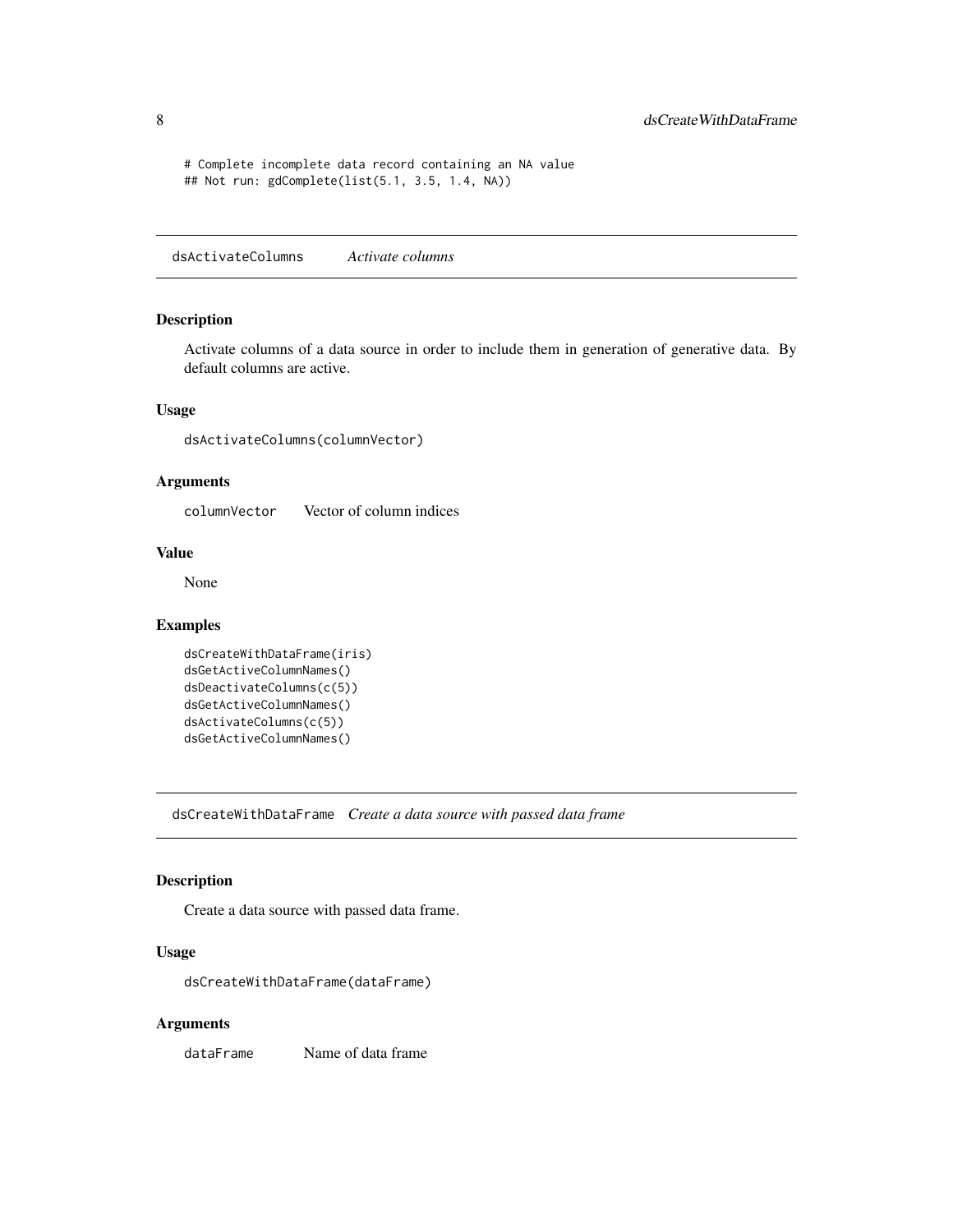## <span id="page-8-0"></span>dsDeactivateColumns 9

## Value

None

## Examples

```
# Create a data source and with built in iris data frame.
dsCreateWithDataFrame(iris)
```
dsDeactivateColumns *Deactivate columns*

## Description

Deactivate columns of a data source in order to exclude them in generation of generative data. Note that in this version only columns with values of type double or float can be used in generation of generative data. All columns with values of other type have to be deactivated.

#### Usage

```
dsDeactivateColumns(columnVector)
```
## Arguments

columnVector Vector of column indices

## Value

None

## Examples

```
dsCreateWithDataFrame(iris)
dsDeactivateColumns(c(5))
dsGetInactiveColumnNames()
```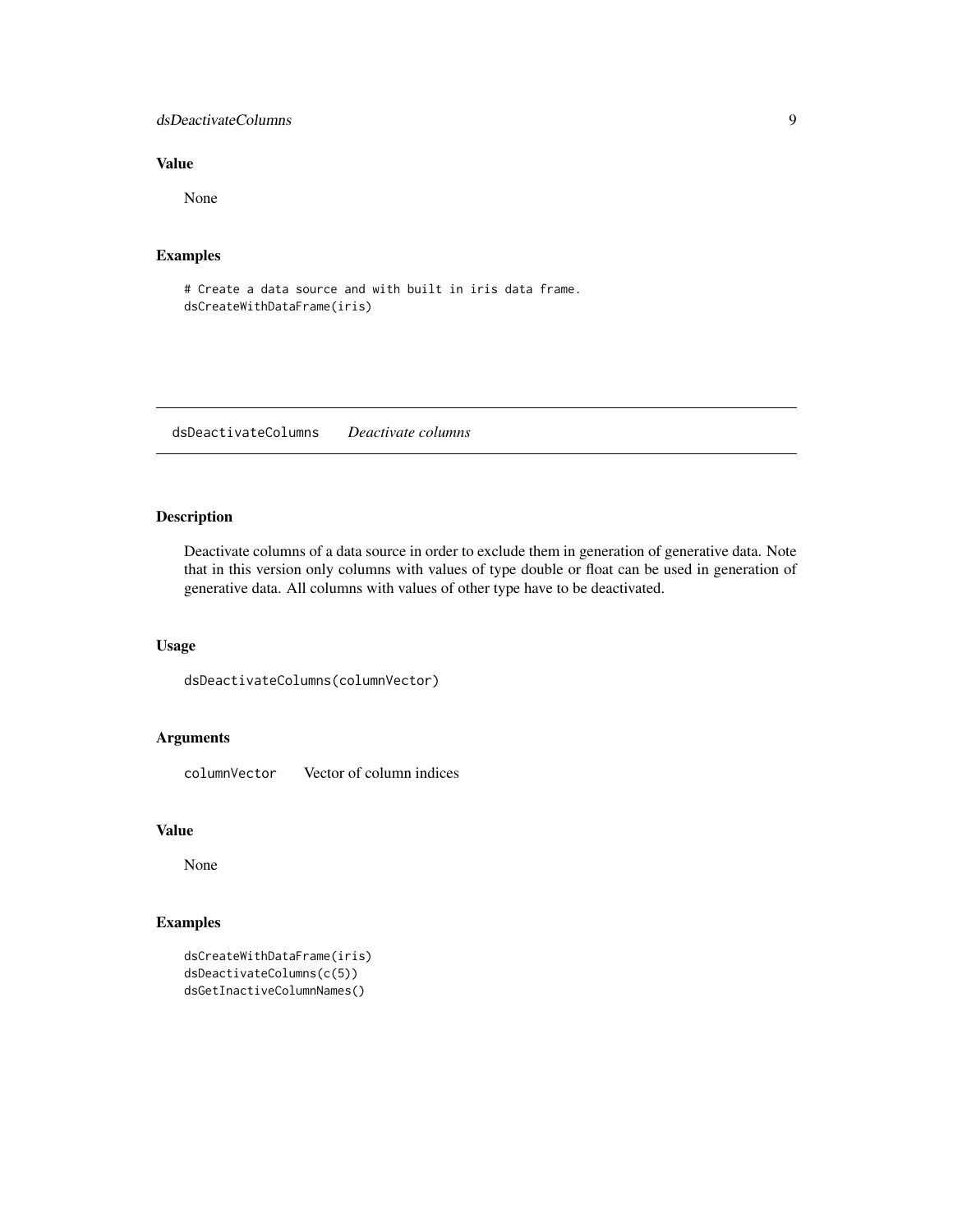<span id="page-9-0"></span>dsGetActiveColumnNames

*Get active column names*

## Description

Get active column names of a data source

### Usage

dsGetActiveColumnNames()

## Value

Vector of names of active columns

## Examples

```
dsCreateWithDataFrame(iris)
dsDeactivateColumns(c(5))
dsGetActiveColumnNames()
```
dsGetInactiveColumnNames

*Get inactive column names*

### Description

Get inactive column names of a data source

## Usage

```
dsGetInactiveColumnNames()
```
#### Value

Vector of names of inactive columns

## Examples

```
dsCreateWithDataFrame(iris)
dsDeactivateColumns(c(5))
dsGetInactiveColumnNames()
```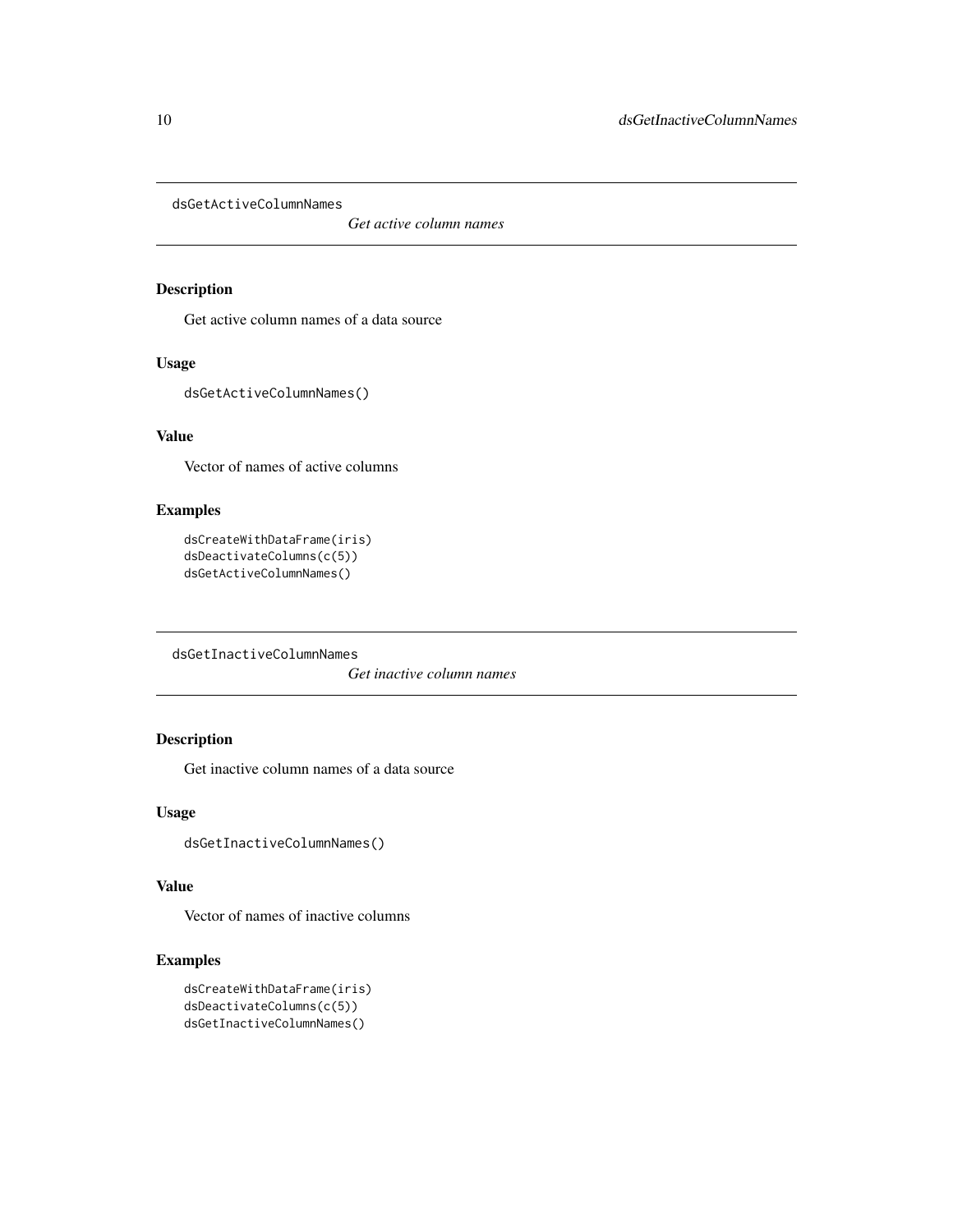<span id="page-10-0"></span>dsGetNumberOfRows *Get number of rows*

## Description

Get number of rows in a data source

## Usage

dsGetNumberOfRows()

## Value

Number of rows

## Examples

```
dsCreateWithDataFrame(iris)
dsGetNumberOfRows()
```
dsGetRow *Get a row in a data source*

## Description

Get a row in a data source for a row index.

## Usage

dsGetRow(index)

## Arguments

index Index of row

## Value

List containing row in data source

## Examples

dsCreateWithDataFrame(iris) dsGetRow(1)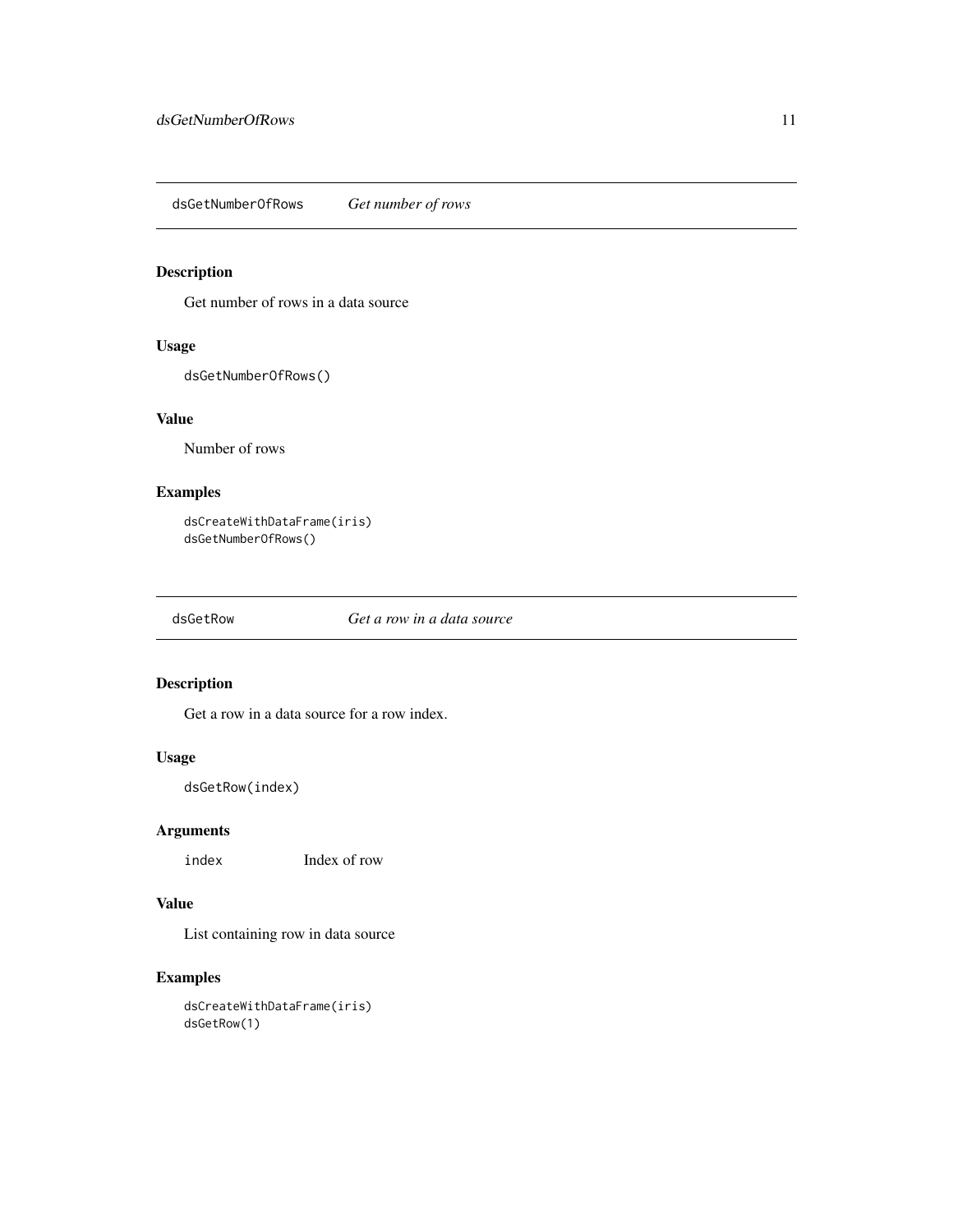<span id="page-11-0"></span>

## Description

Read a data source from a file in binary format

#### Usage

dsRead(fileName)

## Arguments

fileName Name of data source file

#### Value

None

## Examples

```
## Not run: dsCreateWithDataFrame(iris)
dsDeactivateColumns(c(5))
dsWrite("iris4d.bin")
dsRead("iris4d.bin")
## End(Not run)
```
dsWrite *Write a data source to file*

#### Description

Write a data source including settings of active columns to a file in binary format. This file will be used as input in functions for generation of generative data.

#### Usage

dsWrite(fileName)

## Arguments

fileName Name of data source file

## Value

None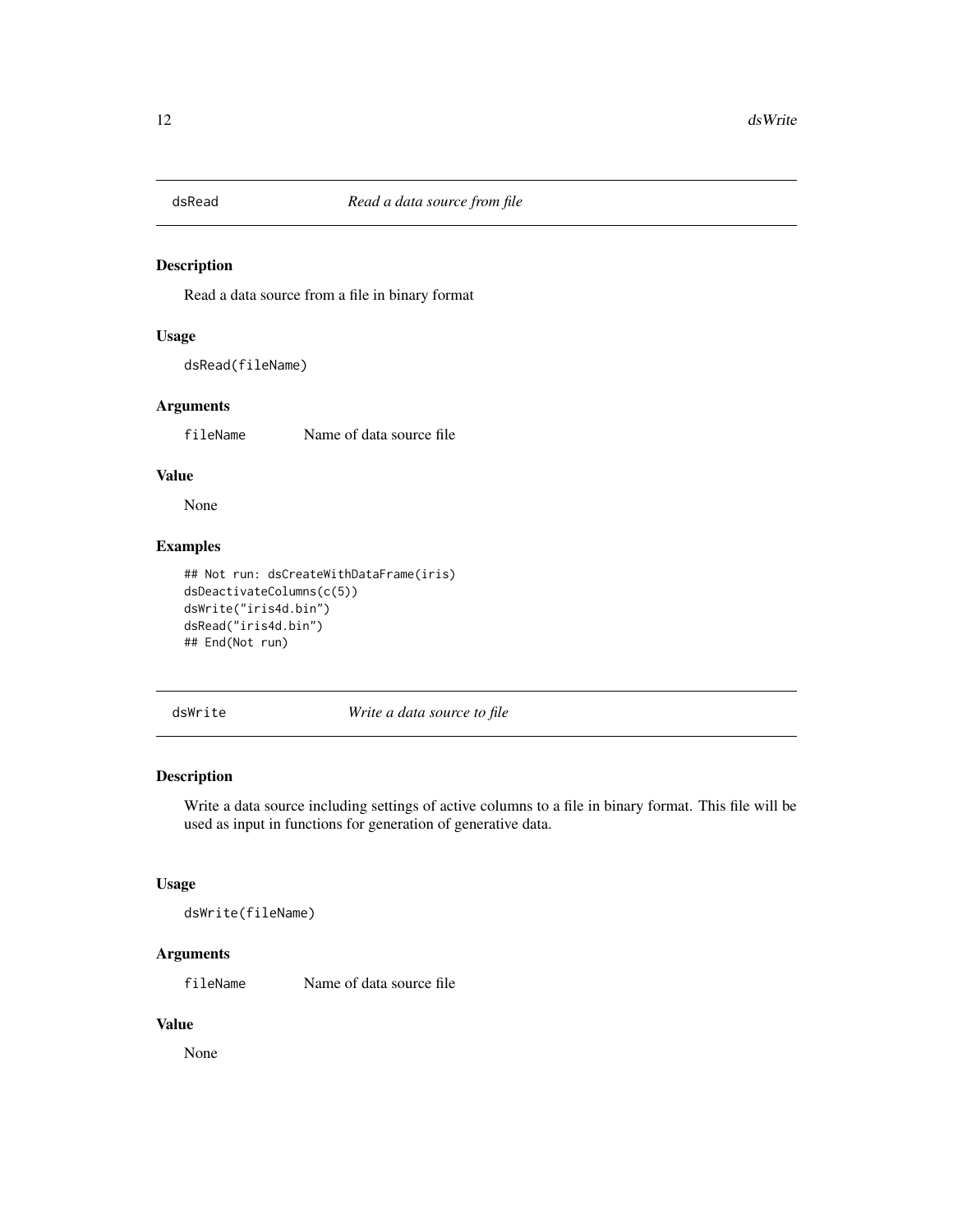## <span id="page-12-0"></span>gdCalculateDensityValue 13

#### Examples

```
## Not run: dsCreateWithDataFrame(iris)
dsDeactivateColumns(c(5))
dsWrite("iris4d.bin")
## End(Not run)
```
gdCalculateDensityValue

*Calculate density value for a data record*

## Description

Calculate density value for a data record. By default for the calculation a linear search is performed on generative data. When a search tree is used search is performed on a tree for generative data which is built once in the first function call.

## Usage

```
gdCalculateDensityValue(dataRecord, useSearchTree = FALSE)
```
## Arguments

| dataRecord    | List containing a data record                             |
|---------------|-----------------------------------------------------------|
| useSearchTree | Boolean value indicating if a search tree should be used. |

## Value

Normalized density value number

## Examples

```
## Not run: gdRead("gd.bin")
gdCalculateDensityValue(list(6.1, 2.6, 5.6, 1.4))
## End(Not run)
```
gdCalculateDensityValueQuantile *Calculate density value quantile*

## Description

Calculate density value quantile for a percent value.

#### Usage

gdCalculateDensityValueQuantile(percent)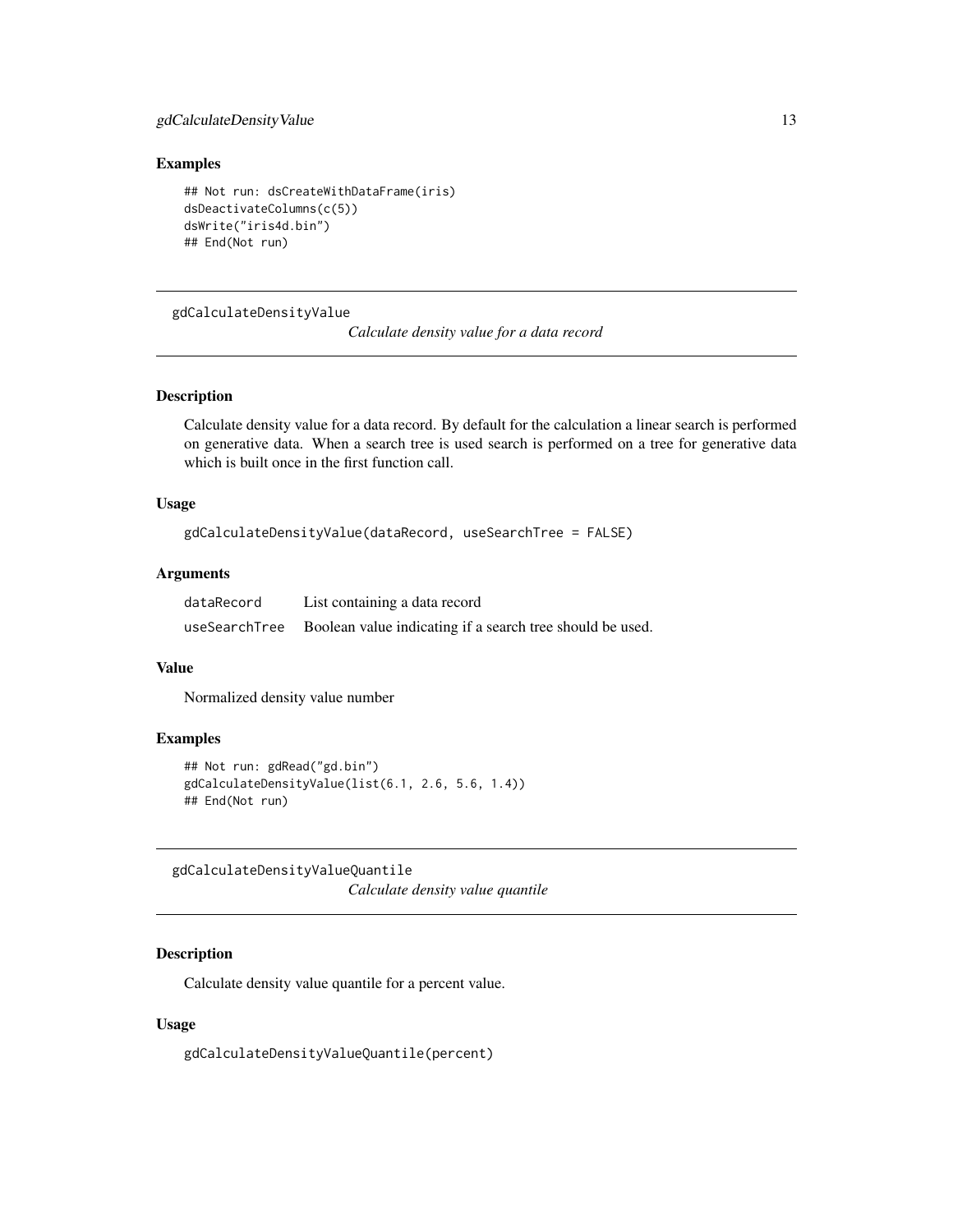#### <span id="page-13-0"></span>**Arguments**

percent Percent value

## Value

Normalized density value quantile number

## Examples

```
## Not run: gdRead("gd.bin")
gdCalculateDensityValueQuantile(50)
## End(Not run)
```
gdCalculateDensityValues

*Calculate density values for generative data*

### Description

Read generative data from a file, calculate density values and write generative data with density values to original file. Calculated density values are used to classiy generative data. In function gdPlotParameters() density value thresholds with assigned colors can be passed to draw generative data for different density value ranges.

## Usage

gdCalculateDensityValues(generativeDataFileName)

#### Arguments

generativeDataFileName

Name of generative data file name

#### Value

None

## Examples

## Not run: gdCalculateDensityValues("gd.bin")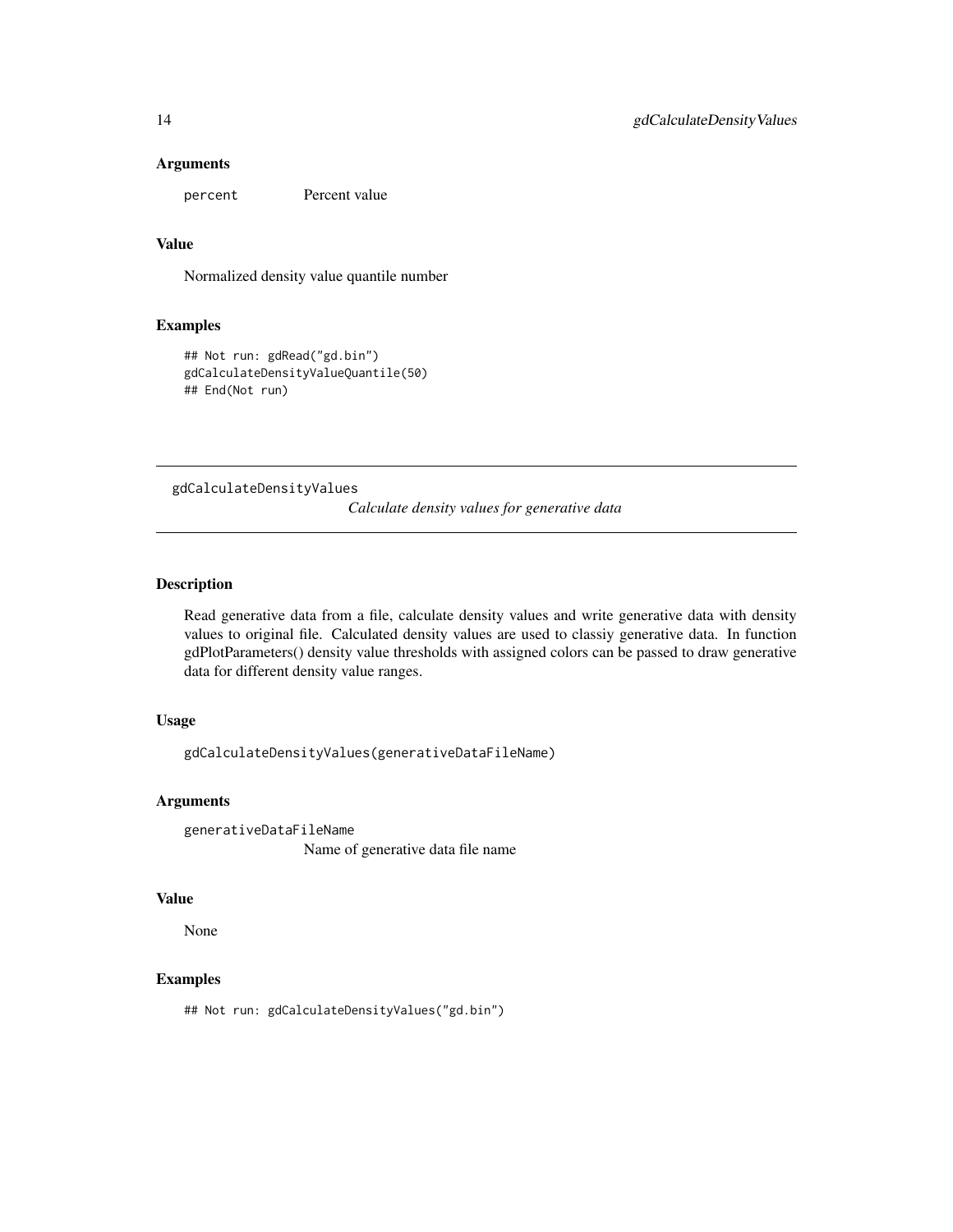<span id="page-14-0"></span>

#### Description

Search for first nearest neighbor in generative data for incomplete data record containing NA values. Found row in generative data is then used to replace NA values in inccomplete data record. This function calls gdKNearestNeighbor() with parameter k equal to 1.

#### Usage

```
gdComplete(dataRecord, useSearchTree = FALSE)
```
## Arguments

| dataRecord    | List containing incomplete data record                    |
|---------------|-----------------------------------------------------------|
| useSearchTree | Boolean value indicating if a search tree should be used. |

### Value

List containing completed data record

## Examples

```
## Not run: gdRead("gd.bin")
gdComplete(list(5.1, 3.5, 1.4, NA))
## End(Not run)
```
gdGenerate *Generate generative data for a data source*

## Description

Read a data source from a file, generate generative data for the data source in iterative training steps and write generated data to a file in binary format. When a higher number of iterations is used the distribution of generated data gets closer to that of the data source.

#### Usage

```
gdGenerate(
  dataSourceFileName,
  generativeDataFileName,
  numberOfIterations,
  keepProbability,
  columnIndices
)
```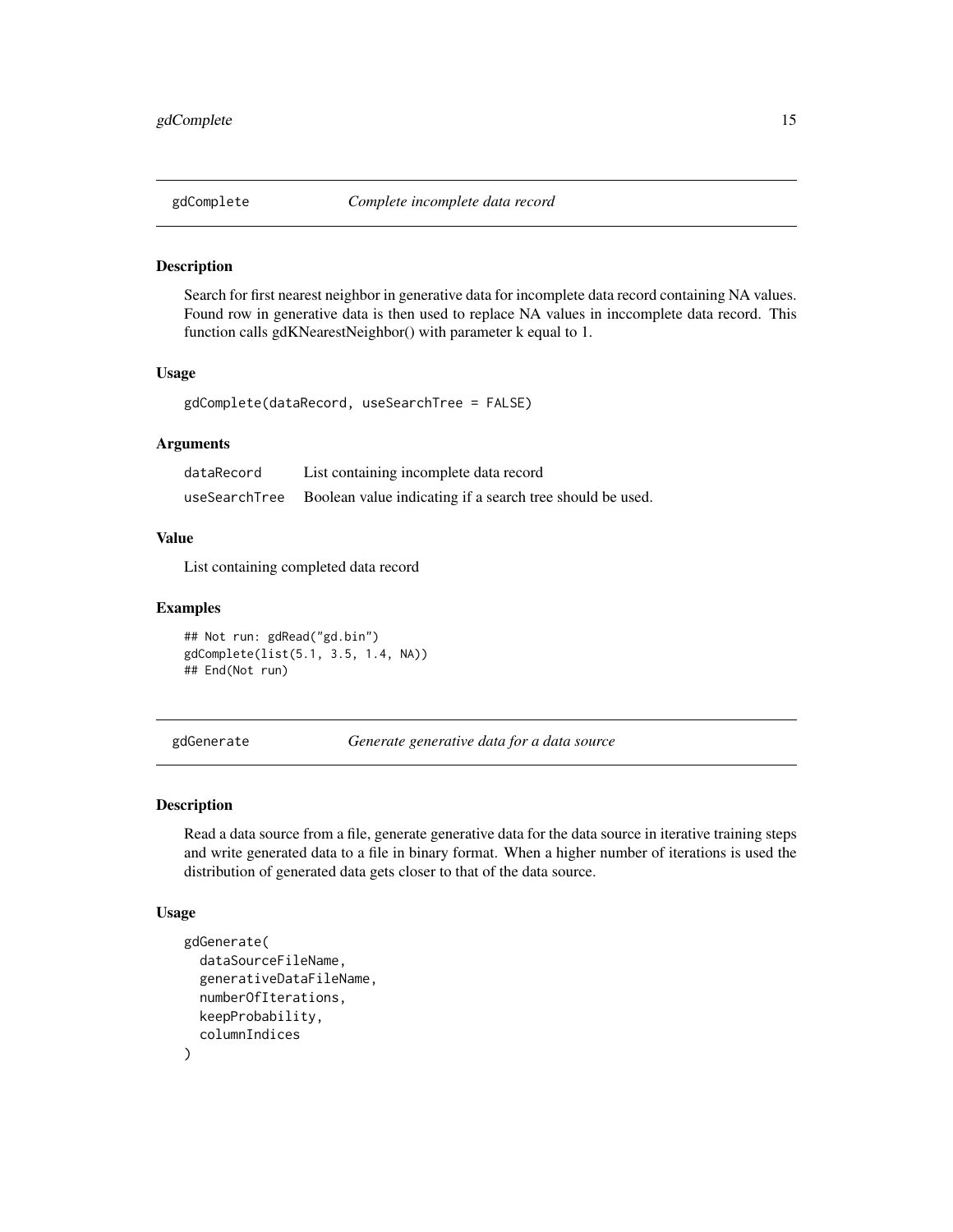## Arguments

| dataSourceFileName     |                                                                                                                                                                                                                                |
|------------------------|--------------------------------------------------------------------------------------------------------------------------------------------------------------------------------------------------------------------------------|
|                        | Name of data source file                                                                                                                                                                                                       |
| generativeDataFileName |                                                                                                                                                                                                                                |
|                        | Name of generative data file.                                                                                                                                                                                                  |
| numberOfIterations     |                                                                                                                                                                                                                                |
|                        | Number of iterations. In this version the limit of number of iterations is set to                                                                                                                                              |
|                        | 50000.                                                                                                                                                                                                                         |
| keepProbability        |                                                                                                                                                                                                                                |
|                        | Value in the range of 0 to 1 which is used in training of neural networks to train<br>generalized networks.                                                                                                                    |
| columnIndices          | Vector of two column indices that are used to plot two-dimensional projections<br>of normalized generated generative data and data source for a training step. In-<br>dices refer to indices of active columns of data source. |

## Value

None

## Examples

## Not run: gdGenerate("iris4d.bin", "gd.bin", 2500, 0.95, c(1, 2))

gdGetNumberOfRows *Get number of rows*

## Description

Get number of rows in generative data

## Usage

gdGetNumberOfRows()

## Value

Number of rows

## Examples

```
## Not run: gdRead("gd.bin")
gdGetNumberOfRows()
## End(Not run)
```
<span id="page-15-0"></span>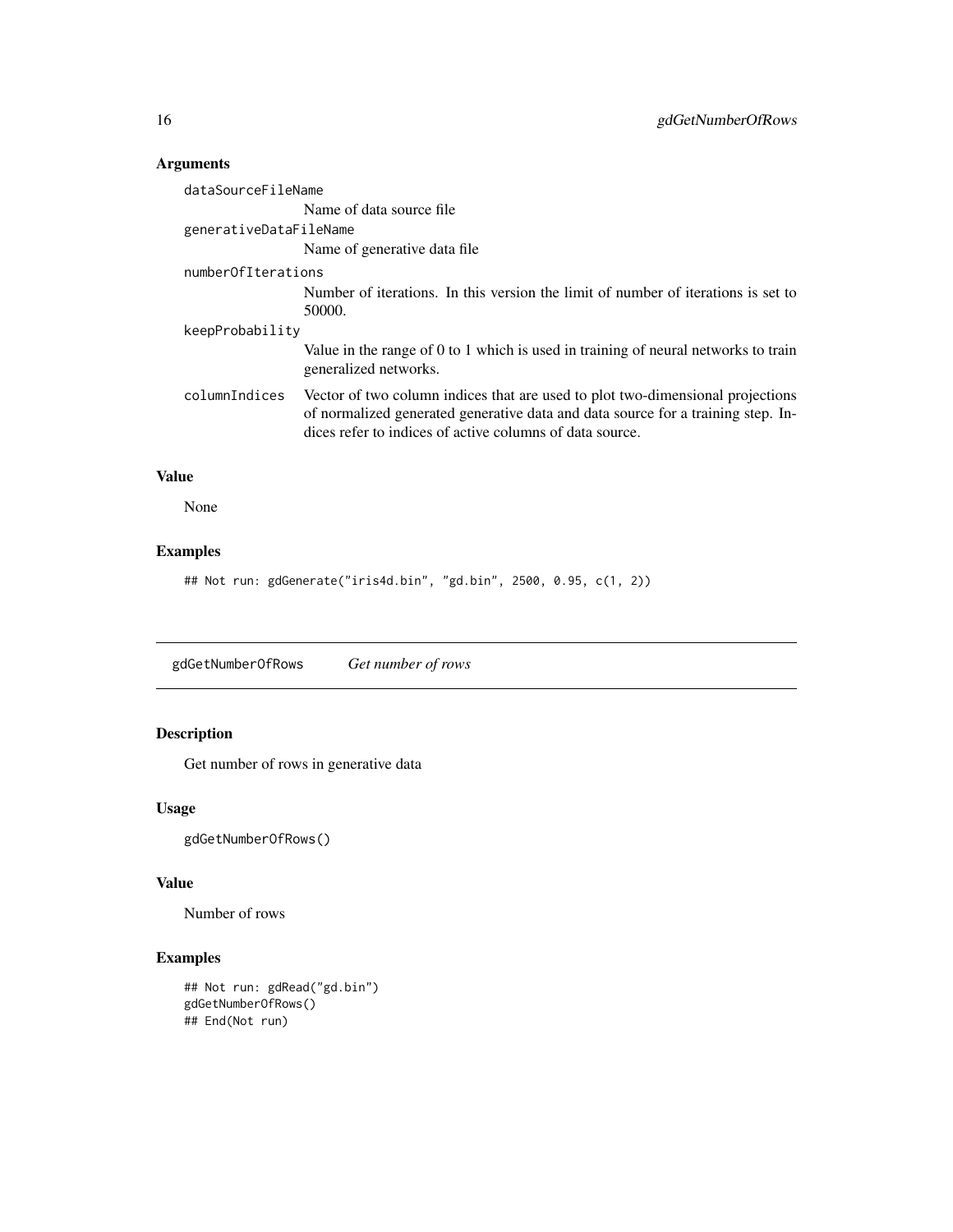<span id="page-16-0"></span>

#### Description

Get a row in generative data for a row index

#### Usage

gdGetRow(index)

## Arguments

index Index of row

## Value

List containing row in generative data

#### Examples

## Not run: gdRead("gd.bin") gdGetRow(1000) ## End(Not run)

gdKNearestNeighbors *Search for k nearest neighbors*

## Description

Search for k nearest neighbors in generative data for a data record. When the data record contains NA values only the non-NA values are considered in search. By default a linear search is performed. When a search tree is used search is performed on a tree which is built once in the first function call. Building a tree is also triggered when NA values in data records change in subsequent function calls.

#### Usage

```
gdKNearestNeighbors(dataRecord, k = 1L, useSearchTree = FALSE)
```
## Arguments

| dataRecord | List containing a data record                                           |
|------------|-------------------------------------------------------------------------|
| k          | Number of nearest neighbors                                             |
|            | useSearchTree Boolean value indicating if a search tree should be used. |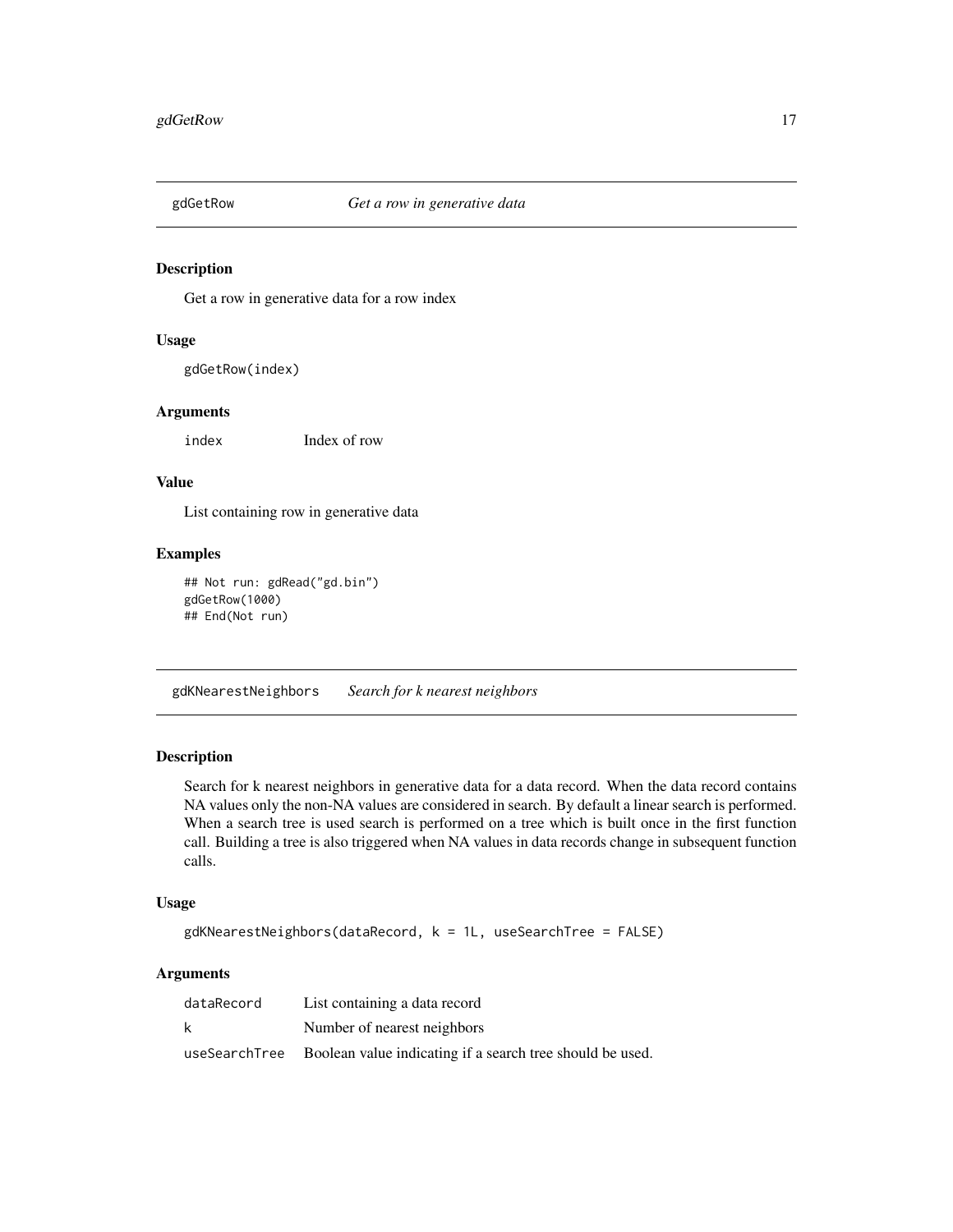### <span id="page-17-0"></span>Value

A list of rows in generative data

### Examples

```
## Not run: gdRead("gd.bin")
gdKNearestNeighbors(list(5.1, 3.5, 1.4, 0.2), 3)
## End(Not run)
```
gdPlot2dProjection *Create an image file for generative data and data source*

#### Description

Create an image file containing two-dimensional projections of generative data and data source. Plot parameters for generative data and data source are passed by functions gdPlotParameters() and gdPlotDataSourceParameters(). Data points of data source are drawn above data points of generative data.

#### Usage

```
gdPlot2dProjection(
  imageFileName,
  title,
  columnIndices,
  generativeDataParameters = gdPlotParameters(numberOfRandomPoints = 0,
    densityValueThresholds = c(), densityValueColors = c("red")),
 dataSourceParameters = gdPlotDataSourceParameters(numberOfRandomPoints = 0, color =
    "blue")
)
```
#### Arguments

| imageFileName            | Name of image file.                                                                                                                           |
|--------------------------|-----------------------------------------------------------------------------------------------------------------------------------------------|
| title                    | Title of image                                                                                                                                |
| columnIndices            | Vector of two column indices that are used for the two-dimensional projections.<br>Indices refer to indices of active columns of data source. |
| generativeDataParameters |                                                                                                                                               |
|                          | Plot generative data parameters, see function gdPlotParameters().                                                                             |
| dataSourceParameters     |                                                                                                                                               |
|                          | Plot data source parameters, see function gdPlotDataSourceParameters().                                                                       |
|                          |                                                                                                                                               |

#### Value

None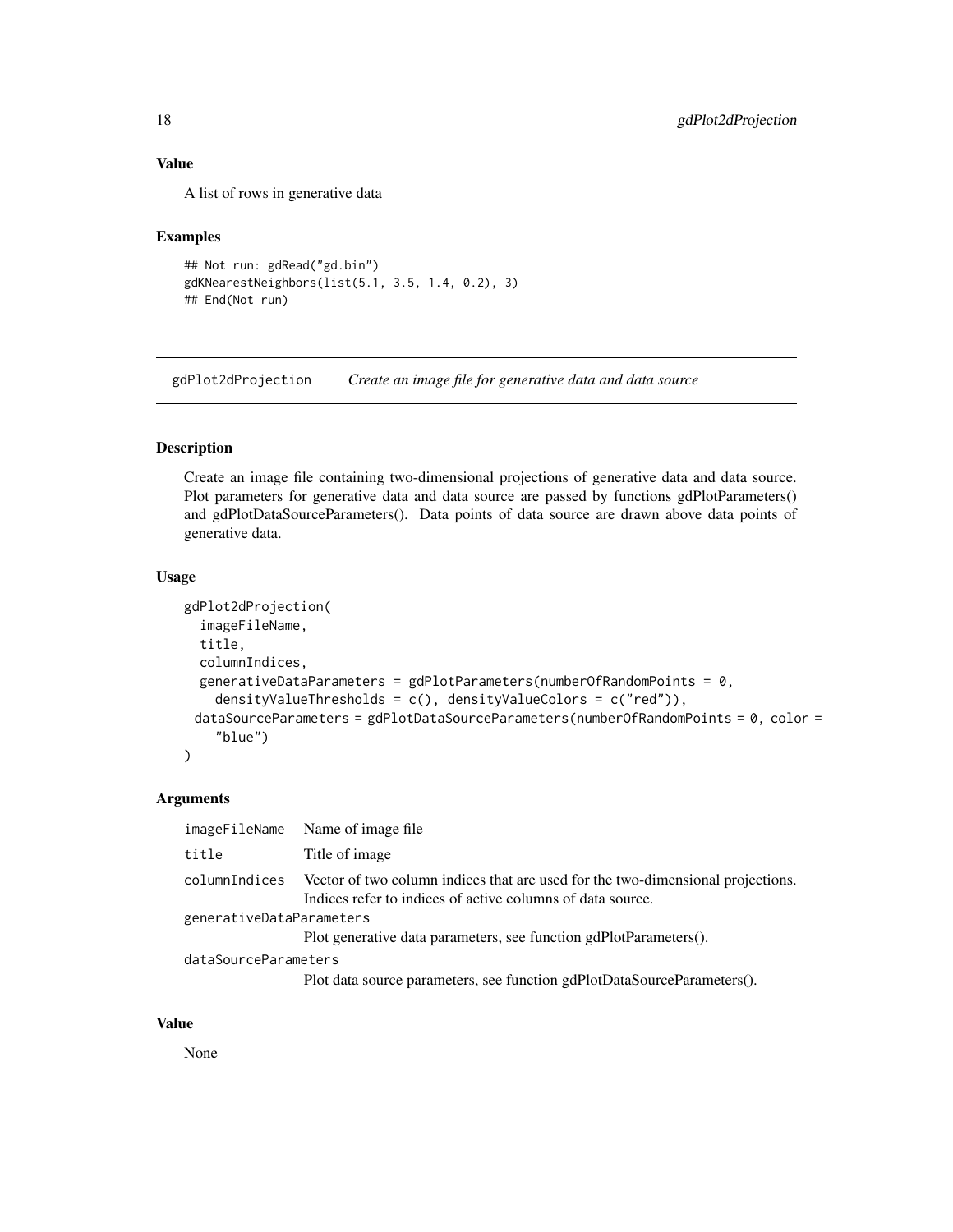## <span id="page-18-0"></span>gdPlotDataSourceParameters 19

#### Examples

```
## Not run: gdRead("gd.bin", "iris4d.bin")
gdPlot2dProjection("gd12ddv.png",
 "Generative Data with a Density Value Threshold for the Iris Dataset", c(1, 2),
gdPlotParameters(250000, c(0.71), c("red", "green")),
gdPlotDataSourceParameters(2500))
gdPlot2dProjection("gd34ddv.png",
"Generative Data with a Density Value Threshold for the Iris Dataset", c(3, 4),
gdPlotParameters(250000, c(0.71), c("red", "green")),
gdPlotDataSourceParameters(2500))
## End(Not run)
```
gdPlotDataSourceParameters *Specify plot parameters for data source*

#### **Description**

Specify plot parameters for data source passed to function gdPlot2dProjection().

#### Usage

```
gdPlotDataSourceParameters(numberOfRandomPoints = 0, color = "blue")
```
#### Arguments

| numberOfRandomPoints |                                                 |
|----------------------|-------------------------------------------------|
|                      | Number of randomly selected rows in data source |
| color                | Colour for data points of data source           |

### Examples

## Not run: gdPlotDataSourceParameters(2500)

gdPlotParameters *Specify plot parameters for generative data*

#### Description

Specify plot parameters for generative data passed to function gdPlot2dProjection(). When density value thresholds with assigned colors are specified generative data is drawn for density value ranges in increasing order.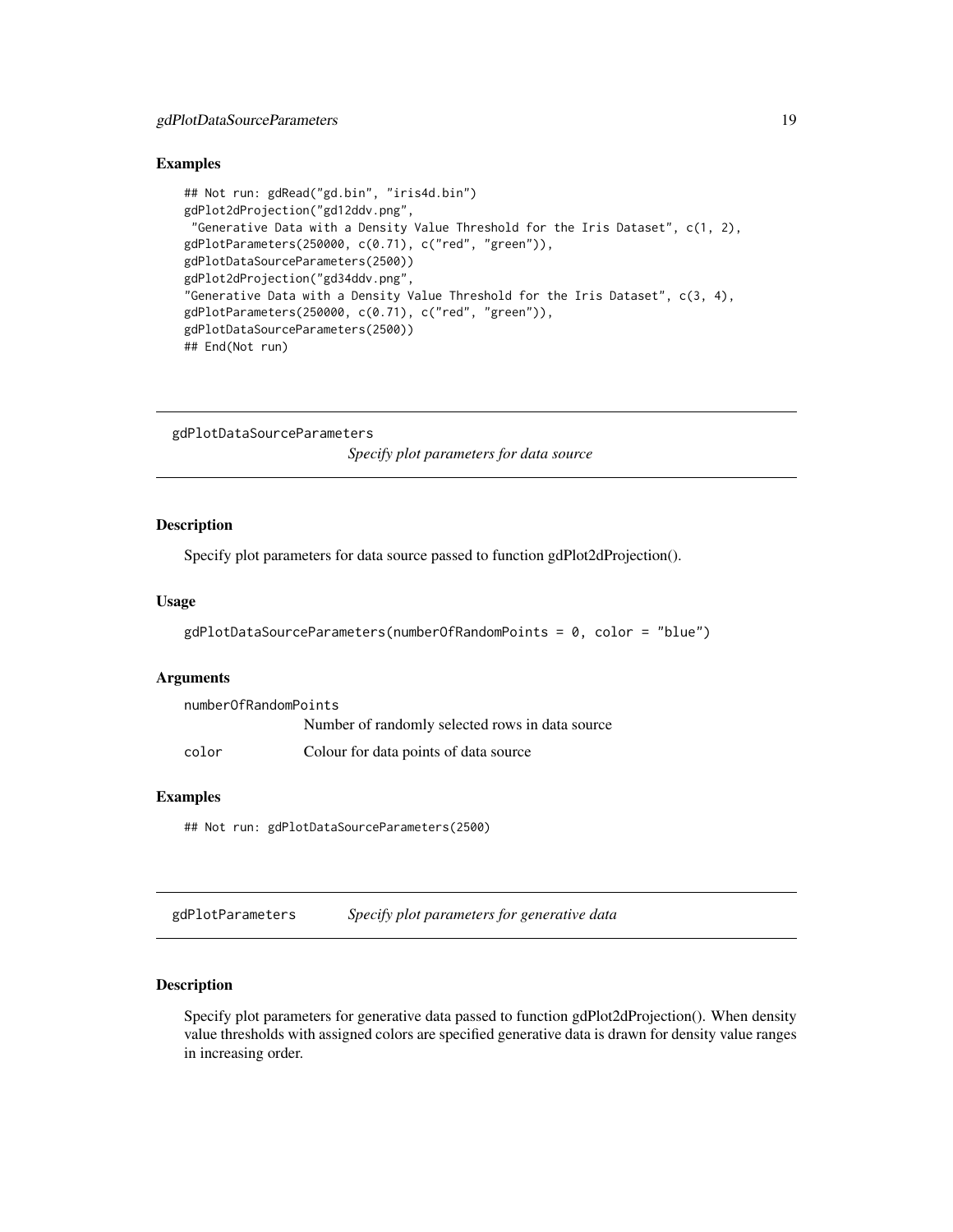#### Usage

```
gdPlotParameters(
  numberOfRandomPoints = 0,
  densityValueThresholds = c(),
  densityValueColors = c("red")
\lambda
```
## Arguments

```
numberOfRandomPoints
                  Number of randomly selected rows in generative data
densityValueThresholds
                  Vector of density value thresholds
densityValueColors
                  Vector of colors assigned to density value thresholds. The size must be the size
                  of densityValueThresholds plus one.
```
#### Examples

## Not run: gdPlotParameters(250000, c(0.75), c("red", "green"))

gdRead *Read generative data and data source*

## Description

Read generative data and data source from specified files. Read in generative data and data source are accessed in gdPlot2dProjection(), generative data is accessed in gdGetRow(), gdCalculateDensityValue() and gdCalculateDensityValueQuantile().

## Usage

```
gdRead(generativeDataFileName, dataSourceFileName = "")
```
## **Arguments**

generativeDataFileName Name of generative data file dataSourceFileName Name of data source file

#### Value

None

#### Examples

## Not run: gdRead("gd.bin", "iris4d.bin")

<span id="page-19-0"></span>